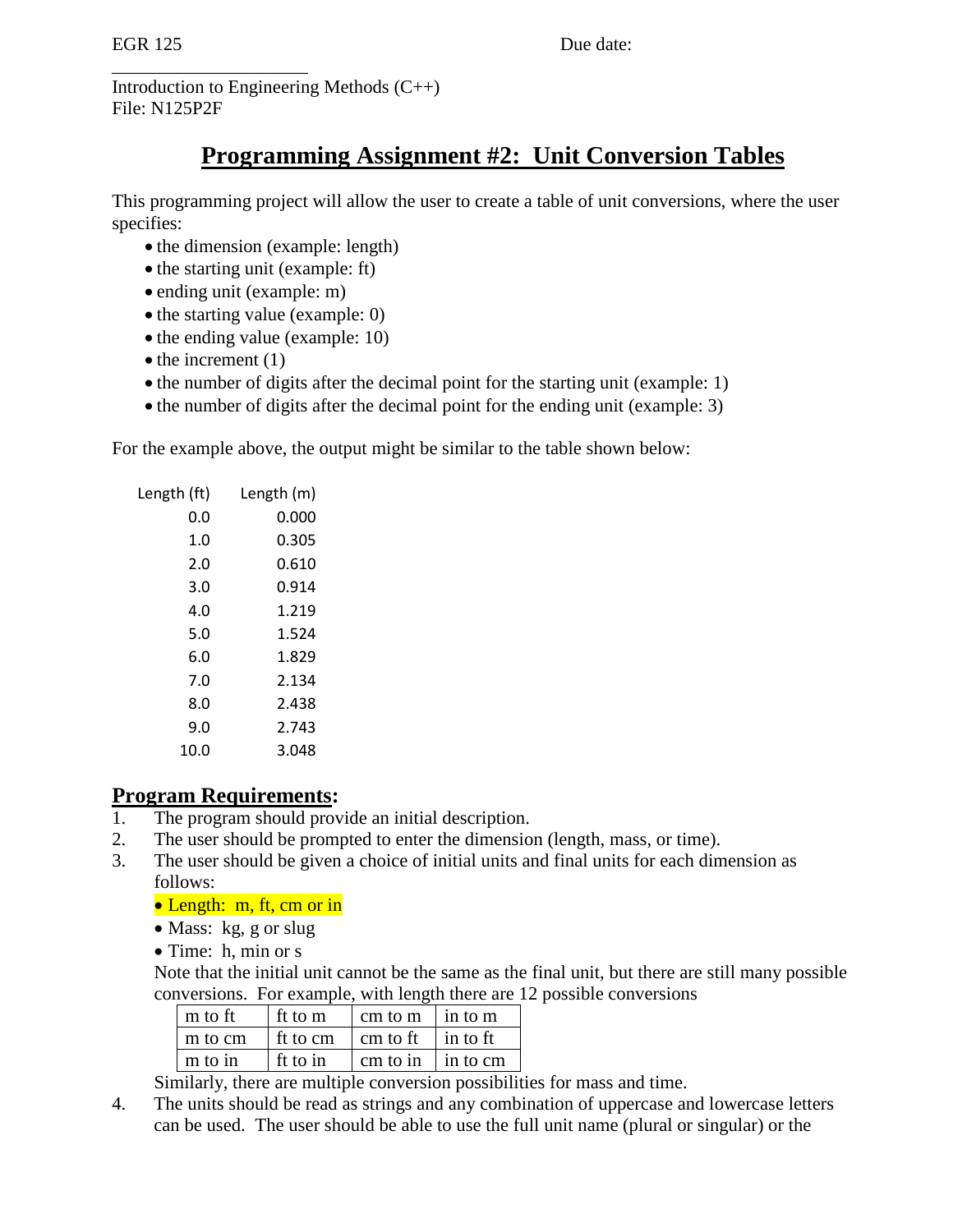symbol (for example, meters, meter or m). Use a function to convert the input unit to all lowercase letters. Only the unit symbol should be used in the table.

5. There are many sources for conversion factors. Use the conversion factors in the unit conversion program Digital Dutch [\(https://www.digitaldutch.com/unitconverter/length.htm\)](https://www.digitaldutch.com/unitconverter/length.htm). An example is shown below. If a value of 1 ft is entered and converted to m, we see that the conversion factor is 0.3048.

|                                   |                | digital<br>dutch<br>est. 1999 amsterdam |  |
|-----------------------------------|----------------|-----------------------------------------|--|
|                                   |                | Unit Converter                          |  |
| Angle<br>Area                     | Convert Length |                                         |  |
| <b>Bits &amp; Bytes</b>           | From           |                                         |  |
| Currency                          |                | feet (UK & US)                          |  |
| Density                           | To             |                                         |  |
| <b>Electric Current</b><br>Energy | 0.3048         | meters [m]                              |  |

- 4. The table should include a heading with the dimension name and the units. The number of digits displayed must match the user's specifications. The table should be right justified and all decimal points should be aligned. See the sample table on the previous page.
- 5. The program should calculate the number of lines in the table based on the user inputs specifying starting value, ending value and increment. The number of lines in the table must be at least 3, but not more than 25. If the ending value is not a multiple of the increment, the table should end with the last possible value before the ending value specified. For example, if the user specifies the following value:

Starting value: 10

Ending value: 100

Increment: 20

The program should determine that 5 lines are needed and that the last value in the table should be 90 (not 110).

- 6. Use loops allow the user to correct any bad inputs (and provide a suitable error message). Bad inputs should include:
	- Choice of dimension (length, mass or time)
	- Choice of units (with correct spelling) for each dimension
	- Starting and ending unit cannot be the same
	- Number of digits  $> 0$
	- Starting value, increment and ending value must all be positive.
	- Number of lines in the table must be from 3 to 25. If this condition fails, the user should re-enter the starting value, increment and ending value.
- 7. Give the user the option of re-running the program.
- 8. Efficiency: The program must be efficient or else it could become exceeding long and significant grade penalties will apply. For example, a poorly written program might repeat the code for generating a table dozens of times for the many possible conversions. An efficient program would only have one set of instructions to generate a table and the table would use the assigned values for dimension, units, digits, starting value, etc.
- 9. Give the user the option of re-running the program (use a **do while loop**).
- 10. The program should use at least 3 functions, including:
	- a. Function to convert a string to all lower case.
	- b. Function that returns the appropriate conversion factor based on the starting unit and ending unit.
	- c. Function of your choice (it must be useful and well-designed).